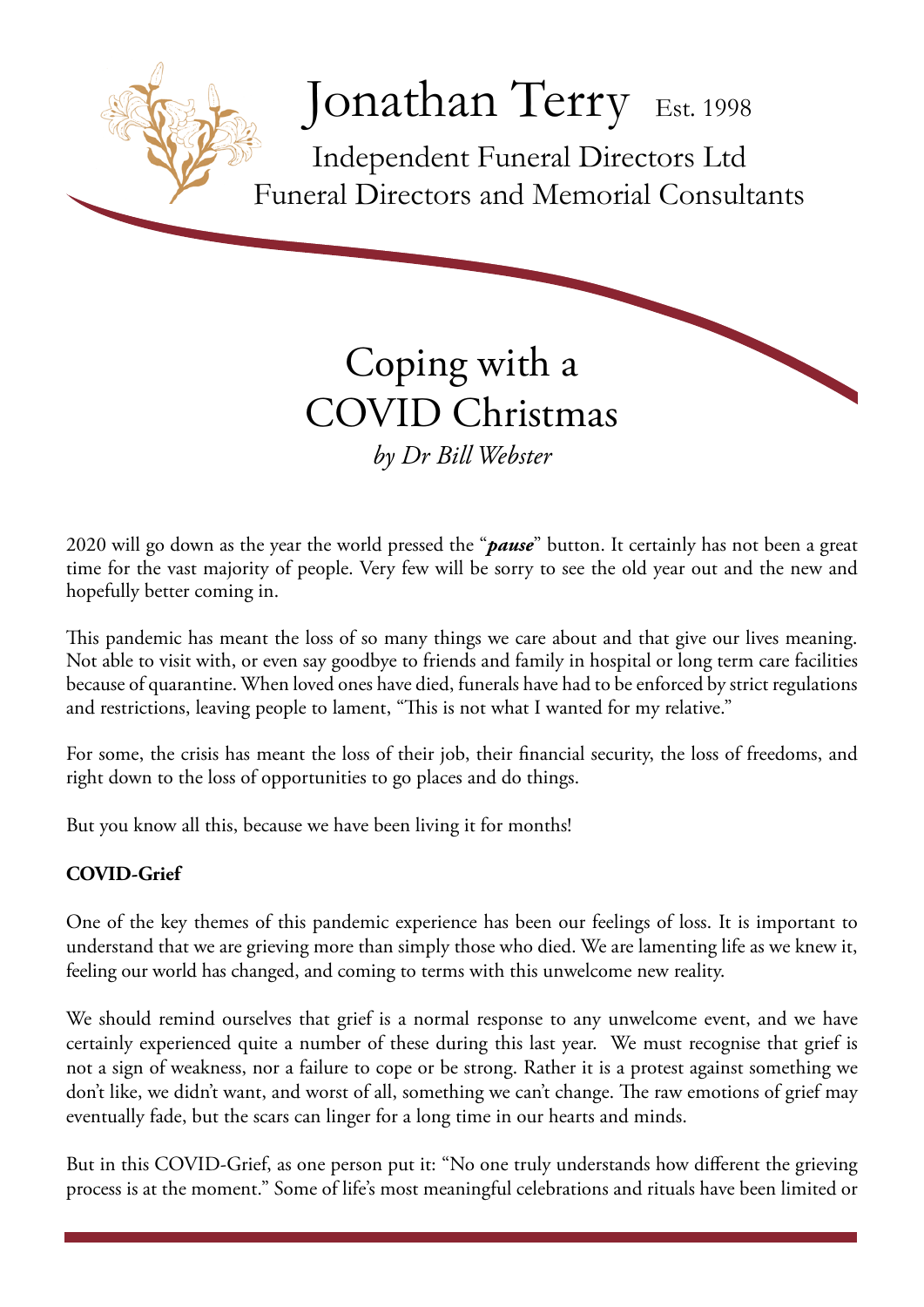even cancelled. Whether we are talking funerals, weddings, birthday or anniversary celebrations, there is a typical sequence of events that most people go through which includes planning, preparation, and participation.

For example, when someone dies, there's the whirlwind of organizing a funeral or celebration of the person's life. There's the time spent with friends and family, the deliveries of food and the sharing of memories, with laughter and tears. More than anything, many of our rituals are centred round being together in community, and anyone who has gone through a loss during the coronavirus pandemic knows that those rituals are not an option right now.

## **The Effects:**

Although physical distancing is an effective way to slow virus spread, it is also having significant impacts on people's mental health and emotional wellbeing. This can lead to feelings of loneliness and isolation, with heightened feelings of anxiety and depression amongst all ages, especially older adults.

Admittedly, social distancing affects people differently. Certainly for everyone, the loss of face-to-face social interaction has been challenging. For some, finding virtual ways to communicate with people has meant a minimal effect on their social well-being. But for others, the regulations have meant a loss of income, a loss of structure and routine as they struggle to balance working from home with childcare. These emotional and physical losses can lead to mental health issues, such as a loss of self-worth, loss of motivation and a loss of meaning in daily life.

### **The Fallout:**

As a result, some people seem to insist on continuing normal levels of social activity, which, as most of us realize is dangerous in terms of virus spread.

But, admittedly, it is understandable to some extent. Let's face it, we're all sick of this. Enough already! So the temptation is to say, "To heck with it, I'm going to do what I want to do, and hang the consequences."

Let me be completely transparent. Given a choice this Christmas, I would like be with my whole family, and especially my grandchildren. I miss my extended family. I'm sure you can identify.

So the thinking can become, "I'm tempted to hop a plane, a train, a bus or get in my car and go visit them for Christmas, or have them travel here. After all, it's been a long time since I saw them, and I'm tired of these restrictions. Life is too short to miss having a jolly Christmas with those I love. So I'm going regardless!"

I get it! It's understandable! But personally I am NOT going to do that, as attractive as the idea may be. And here's why! I have chosen short term pain for long term gain. I refuse to take unnecessary risks, because the wish of having a better Christmas in coming years is worth it. I want to do everything possible to make sure that NEXT Christmas, in a hopefully vaccine-assisted COVID free world, we can all get together again safely.

Because more than anything, I want to *be here* next Christmas, and frankly I don't think unadvisedly travelling or getting together is worth jeopardizing that future. It will become, as one of my friends puts it, "a pleasure deferred".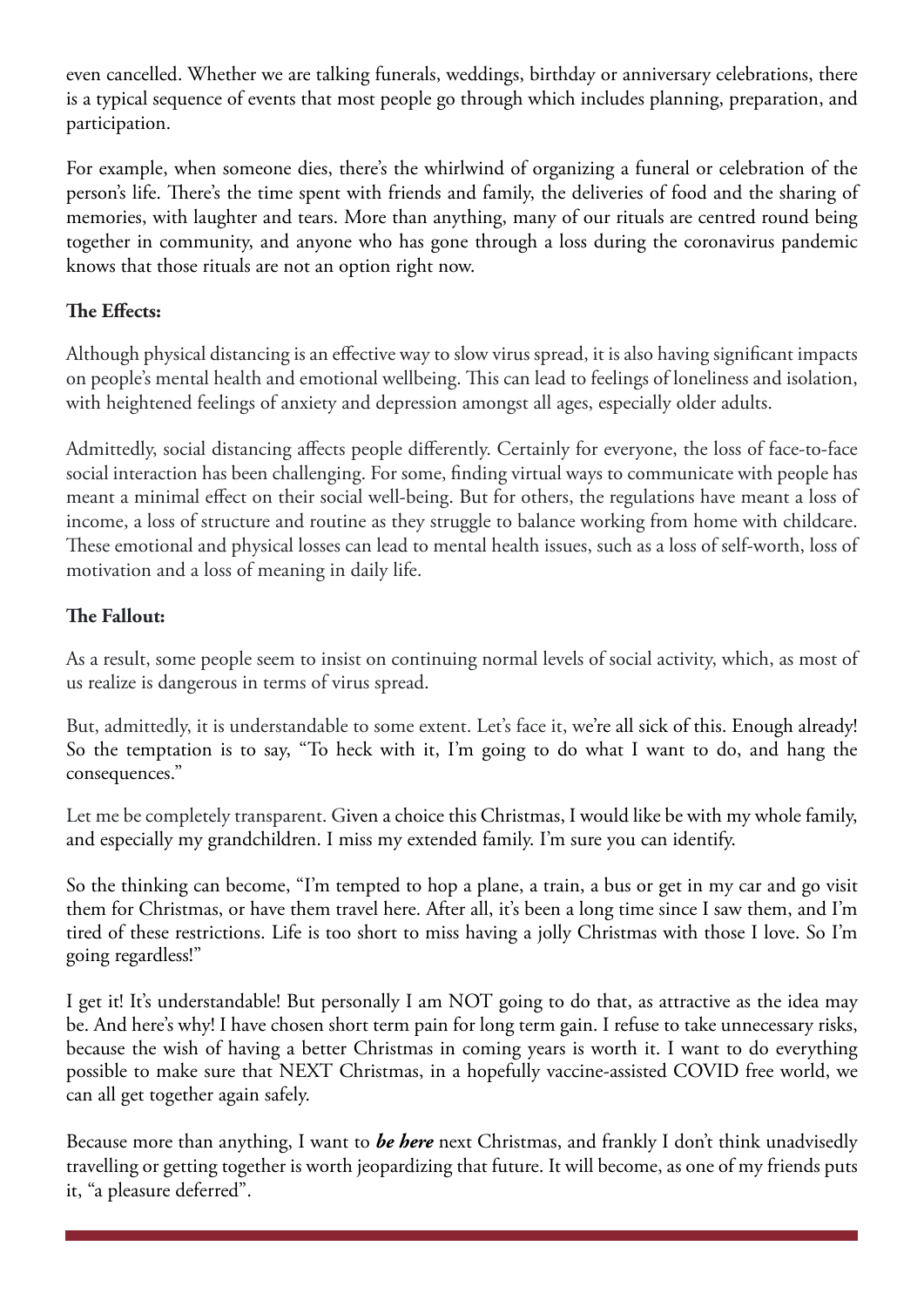## **I'll be HOME for Christmas.**

The old familiar song takes on a whole new meaning *this* Christmas. Most of us will be *HOME* for Christmas

But, I'm darned if that pesky virus is going to spoil my Christmas. Enough of all the gloom and doom, let's do something about it. "Different" doesn't necessarily have to be a bad thing.

So here's how it's going to be: I'll be home for Christmas, and so will my entire family. Now admittedly, I will be in MY home, and my son, my family and my grandchildren will be in THEIR homes. I will be watching my family on Zoom … and when I need a nap, I'll just hit the mute button.

## **So, here are a few suggestions** … but come up with your own:

- 1. Spread joy not germs!
- 2. Focus on what you *CAN* do, rather than on what you *CAN'T*. Enjoy this season in a different way. Get outside. Take walks. Organize a scavenger hunt for kids of all ages to find the stockingstuffers, with the "clues" in the stockings. Turning a familiar activity into something fun will ease any disappointment.
- 3. Do the Zoom thing. Connect with friends and family utilizing technology. It has become almost normal to virtually gather with far-away family members and friends. Before the pandemic, if someone couldn't make a holiday gathering, we simply missed them. Now, we can all meet on Zoom just to talk … or sing Christmas carols or songs together; to share what you're grateful for; to light the candles, or open gifts. It's *almost* as good as being there.
- 4. Get Creative and organize some crazy things:
	- • Try some "Look what you missed" gifts … open ridiculous gifts that no-one would have wanted that everyone will get a good laugh over.
	- Encourage everyone to wears reindeer antlers, Christmas pyjamas, or have an "Ugly Santa Sweater" contest.
	- Have the kids make and decorate their Christmas cookies or cupcakes to show off in the video feed. In one store, I saw a "kit" to make gingerbread people which could be decorated in an "ugly sweater" pattern. Have fun.
	- Organize a quiz for adults, kids and families. There are many online resources to give you questions to build a truly comprehensive quiz experience.
	- Have each person in your family unit organize a "family activity" for those holiday times.

In short, virtual holiday parties or get-togethers make *new kinds* of lasting memories and help you maintain strong connections with friends and loved ones you can't see due to physical or social distance. Admittedly it's difficult to replicate the joy of being with friends and family personally, and while technology makes it easier to stay in touch, nothing beats giving someone a hug.

When you do *anything* positive, it boosts your mental health and helps you feel better about yourself and your situation.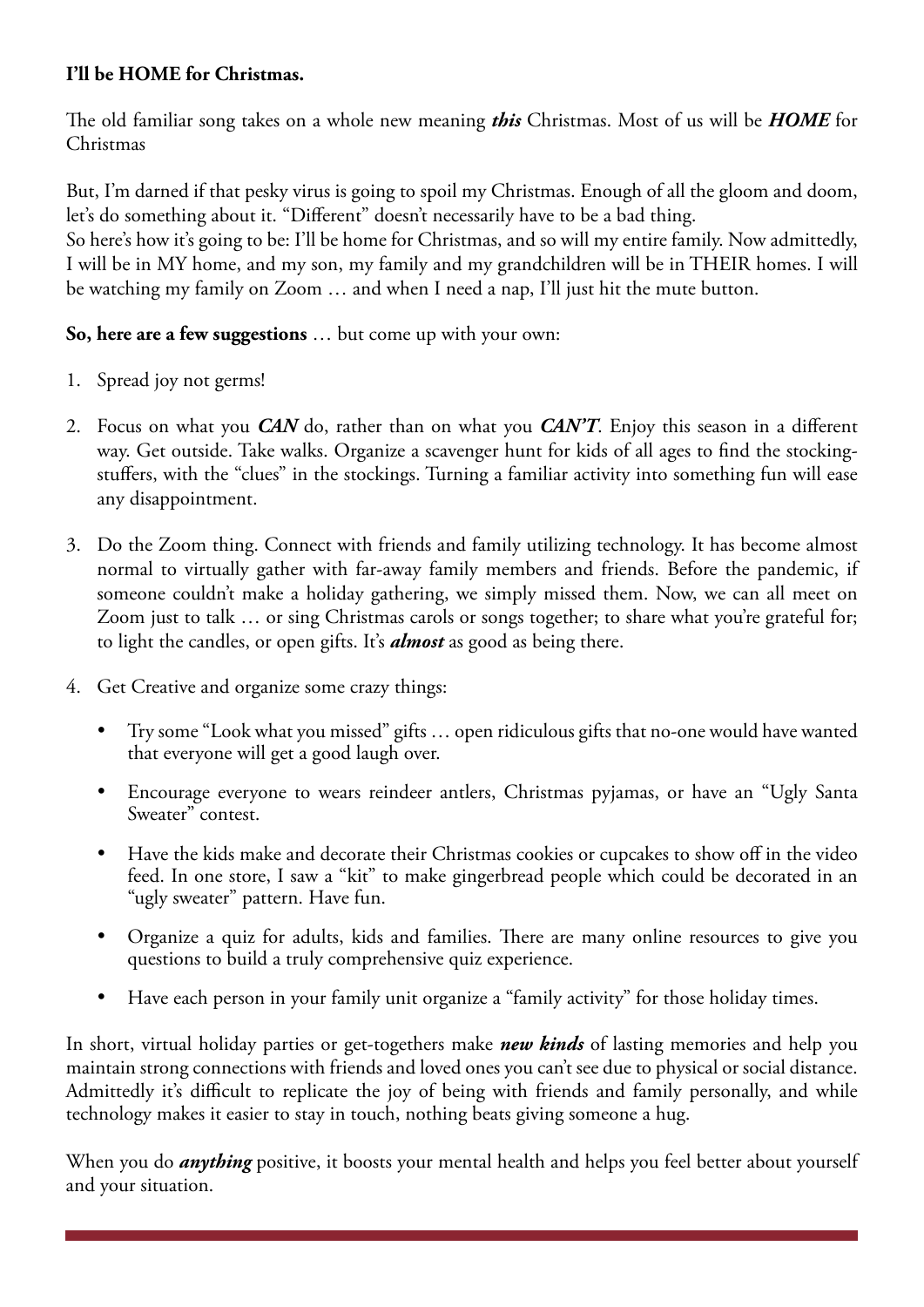5. But many do not have family or others to share with even virtually, and they find that loneliness, isolation and feelings of abandonment have been the worst part of this whole situation. Especially at Christmas!

#### **So, find ways to make a difference:**

- Stay connected to those you love, but cannot be with physically. Reaching out to someone every day by phone or video chat will help decrease feelings of loneliness, and you will feel better by making a difference for others.
- Help look after vulnerable individuals by picking up medications or dropping off groceries and essentials at their doorstep.
- Sending someone a [gift](https://www.businessinsider.com/best-gift-ideas) **during a difficult time can be a meaningful expression of kindness.** A gift card that will enable the person to watch movies, or subscribing to a book club or playlist can be practical.
- Perhaps arrange for a meal to be delivered by a local business, restaurant or food delivery service that is following virus safety protocols.

Even these small, unexpected surprises and gestures an go a long way.

- 6. How can you look after "*YOU*" this Christmas season? Do things you want to do that will be meaningful. If you are grieving a personal loss, or even if the stress and strain of it all is bringing you down, we all have to cultivate some self-compassion:
	- Acknowledge that this entire pandemic has forced us into a state of collective grief over multiple of losses, including the loss of social connections, routines and more. It's a lot to handle, so go easy on yourself.
	- Seek out sources of comfort—either expressly having to do with your grief, like starting a daily journal, or joining an online support group; or completely unrelated, like finding a favourite book or movie.
	- Accept the love and support others are offering.
	- Most importantly, whatever you are going through, remember that you are not alone.

As Ebenezer Scrooge discovered, Christmas past often seems better than Christmas present. So however you decide to celebrate, remember that it's OK to feel ticked off about this season not being the same as Christmas' past. Life this year may be disappointing and it's *hard.*

But if we can look at holiday-related changes as an opportunity to get creative, you and your family will enjoy more time making memories and less time feeling like this year is incomplete due to pandemic restrictions. And who knows? Maybe you'll discover new ways of celebrating that will become a family tradition post-virus.

But also remember this. It had not been a great year for Mary and Joseph that very first Christmas. An unexpected pregnancy, the teenage mother far from home, away from her mother's loving support and care, no comfortable hospital care for the birth of her child, no warm fluffy towels or hot water. No room at the inn, just a stinky cattle shed after a long weary journey to a strange and foreboding place.